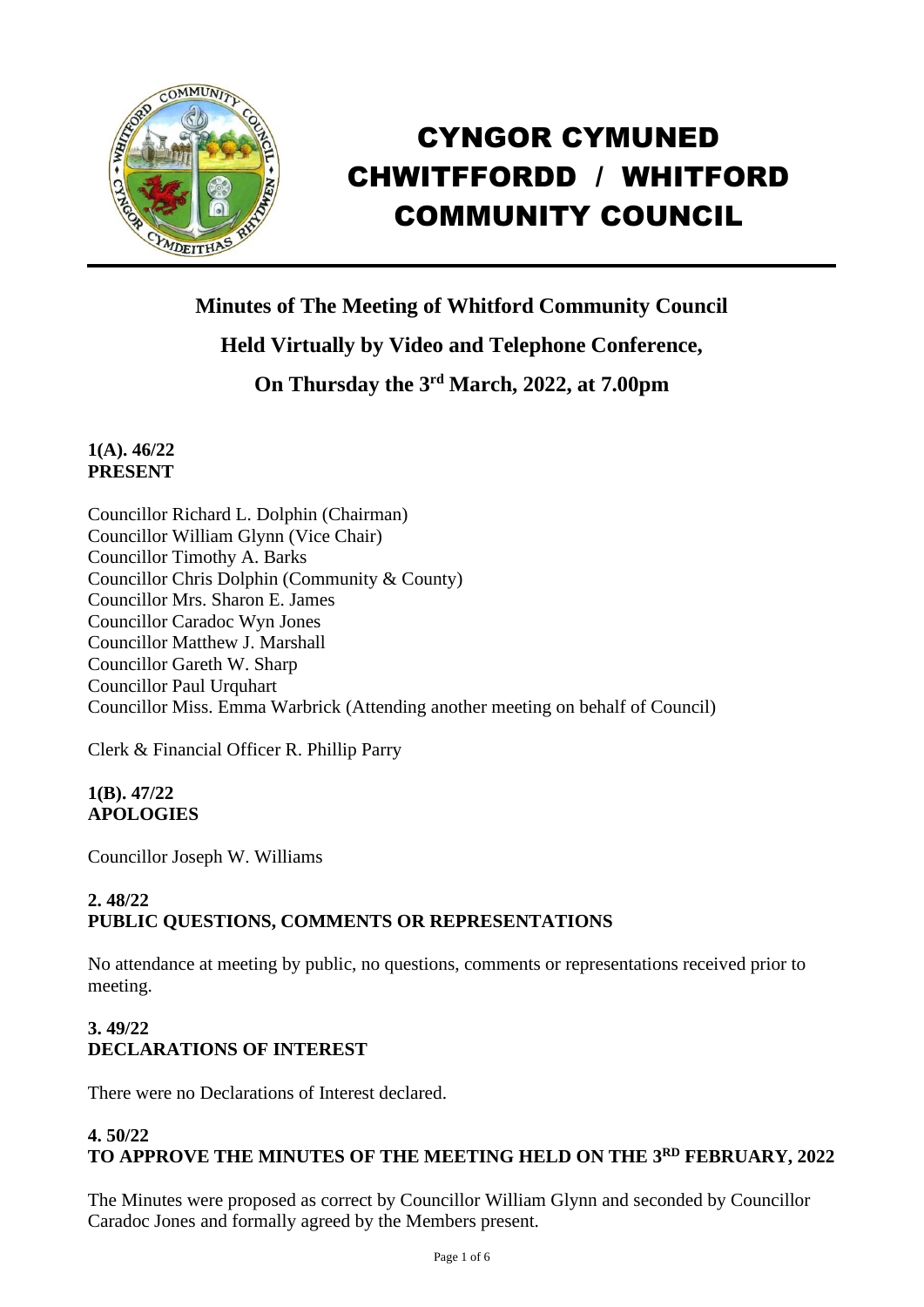## **5. 51/22 MATTERS ARISING**

The Clerk referred to the following matters from previous Minutes:

- **(1) Minute no: 2. 28/22 (1) (pages 1 & 2)** in relation to a resident seeking the thoughts of Community Councillors to animal cruelty and abuse within the Whitford Community area. The Clerk read out to Members the contents of a further e-mail.
- **(2) Minute no: 5. 31/22 (1) (page 2)** in relation to the lower field adjacent to Ysgol Bro Carmel. The Clerk advised, that there had been no further response from the Chair of School Governors, however, the Governors were holding a meeting this evening whereby the Council's School Governor – Councillor Emma Warbrick is attending.
- **(3) Minute no: 5. 31/22 (3) (page 2)** in relation to the installation of two speed activated signs on Monastery Road, in Pantasaph. Councillor William Glynn confirmed, that the signs had been installed. The Clerk advised, that the signs were due to be activated last week, which would include the speed calibration aspects.
- **(4) Minute no: 6(B) (b) 33/22 (page 3)** in relation to an abandoned car in Carmel. The Clerk advised, that photographs of the vehicle had been provided to the Police, who had stated, that a visit would take place on  $16<sup>th</sup>$  February. The following report was received from a PCSO. The vehicle owner has been spoken with, the car will be moved in the near future. The owner advised the PCSO that the road is unadopted.

**Members agreed the following:** The Clerk to seek from County Highways a copy of the adopted highway plan for Caracas Lane, Carmel.

**(5) Minute no: 6(B) (d) 33/22 (page 4)** – in relation to the increase in street lighting energy charge by Scottish Power. The Clerk advised Members, that only one energy company had provided a quotation, however, during the morning of the meeting the Clerk held a video meeting with an Officer from the Government Procurement Department. The Clerk provided information from the Government Officer, which included figures and contract timescales.

**Members agreed the following:** The Clerk to provide Members with a spreadsheet, to include the various figures from the energy companies and contract details.

- **(6) Minute no: 6(C). 34/22 (v) (page 5)** in relation to applying for planning and conservation permission for change of use for the Red K6 Telephone Box on Monastery Road in Pantasaph. The Clerk confirmed, that the planning application had been submitted to Flintshire, however, to date, it had not been acknowledged together with confirmation of the fee payable. The Clerk further advised, that upon perusing the planning weekly lists, it appeared that County Planning were many weeks behind with their workload.
- **(7) Minute no: 10.41/22 (pages 6 & 7)** in relation to concerns with the condition of the car park entrance adjacent to Ysgol Y Llan in Whitford. Councillor William Glynn advised, that the contractor had completed the work the day following the February Council meeting. Councillor Chris Dolphin advised, that he had visited the site and confirmed the completion of the repair.

## **6(A). 52/22 CORRESPONDENCE**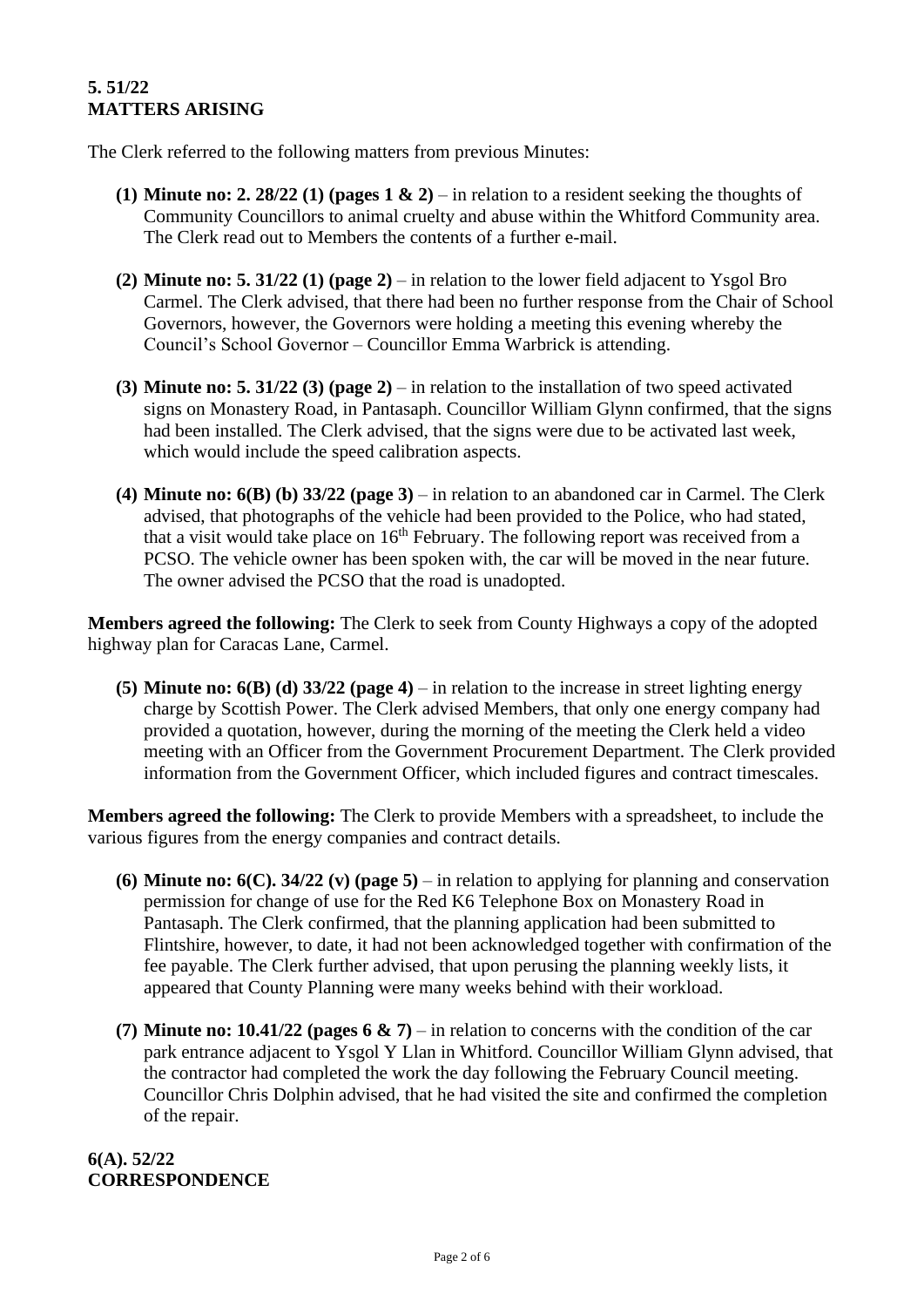#### **The following correspondence had been received, that was required to be either advised to, or dealt with by the Members:**

- **(1)** The Clerk advised, that the Police UK web site had not been updated with the current offences data. Therefore, no details of reported criminal offences within the Council area were available.
- **(2)** Notification from Police Inspector Stephen Roberts (North Wales Police Flintshire North), that consultative meetings between the Police and Town and Community Councils will recommence. The first meeting is scheduled towards the end of March.

## **The following correspondence was forwarded by e-mail to Members:**

- ❖ Flintshire County Council: New hub for apprentices
- ❖ One Voice Wales: Survey report in relation to multi location meetings
- ❖ Flintshire County Council: Campaign named: #FCCBeKindOnline will be launched on Tuesday 8<sup>th</sup> February to coincide with Safer Internet Day.
- ❖ Boundary Commission for Wales: Secondary consultation commencing 17th February. Members to make representations on a personal basis.
- ❖ Flintshire County council: Guide to Town and Community Council elections in Wales
- ❖ Hannah Blythyn MS: February newsletter
- ❖ Independent Remuneration Panel for Wales: Annual Report 2022
- ❖ Flintshire County Council: Draft Assessment of Well-being in Flintshire. Members to complete on-line survey on a personal basis.
- ❖ HyNet North West: Pre-application publicity, in relation to the Liverpool Bay CCS proposals to develop and install a new carbon dioxide pipeline between – Ince and Flint and repurpose an existing pipeline between Flint and Point of Ayr. Information forwarded to Councillor Gareth Sharps, who had attended a prior virtual meeting.

## **6(B). 53/22 CLERK'S REPORT**

• The Clerk advised Members, in relation to a request from the Flint and Holywell Rotary Club, who seeked permission from the Community Council to plant a tree (possibly flowering cherry) in Lloc. The Rotary Club are in the process of planting a number of trees in their Club area. The Clerk further advised, that Flintshire StreetScene had agreed to the request, but under the Local Government Act, the consent of the Community Council is also required.

Members were shown virtually a Google street map the area of land (triangle area) – A5026 Road at Lloc with the junction to Pant Y Wacco.

**Members agreed the following:** Confirmed their consent to the planting of the tree. The Clerk to advise both the Rotary Club together with Street Scene.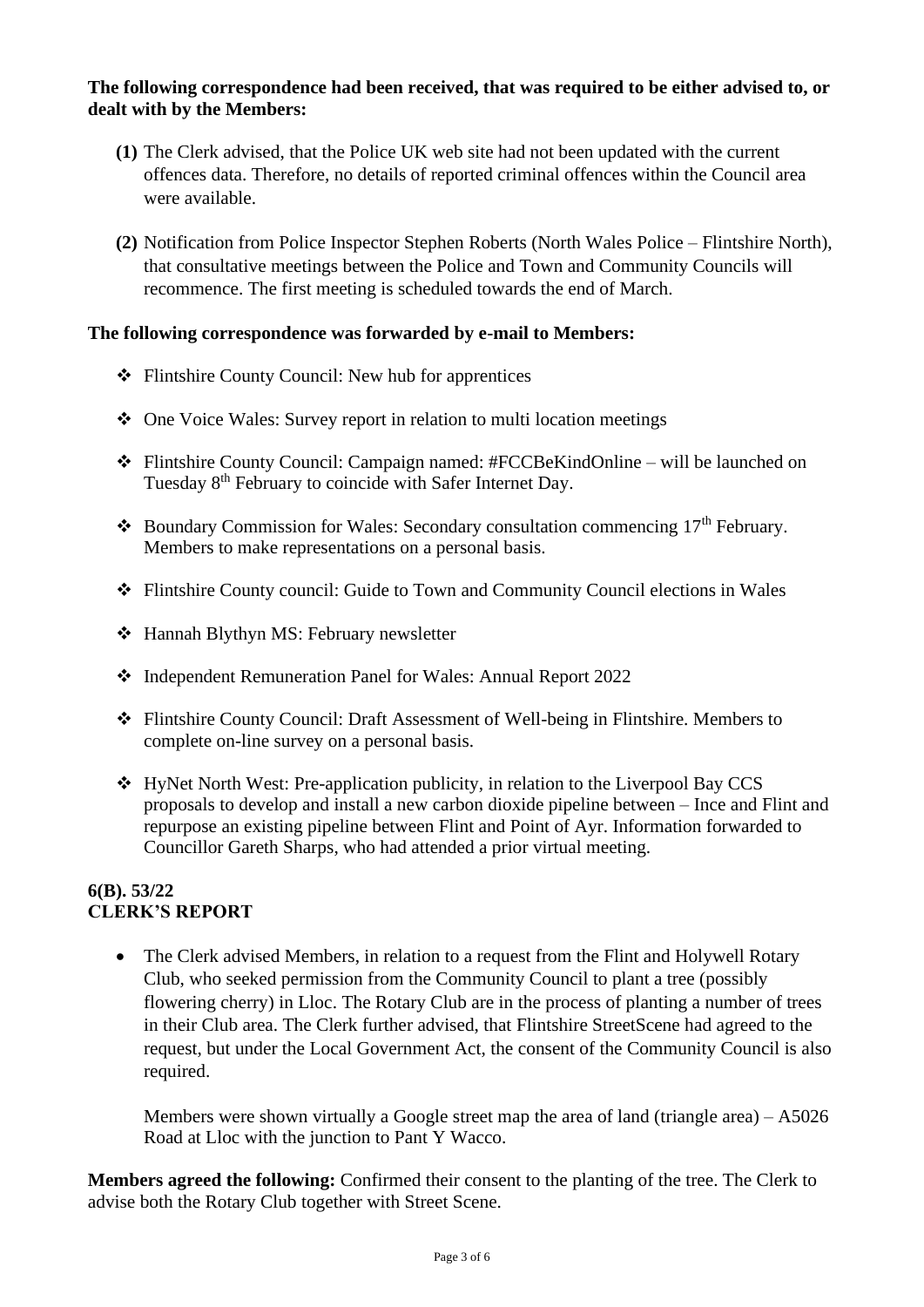#### **6(C). 54/22 TO FORMALLY CONSIDER: ADOPTING FINANCIAL ASSISTANCE POLICY AND ASSOCIATED DOCUMENTS**

The Chair of Council Richard Dolphin recollected Members to the following draft documents that had been sent by the Clerk to Members for consideration: (1) Financial Assistance Policy (2) Financial Assistance Application Form (3) Financial Assistance Decision Making Tool.

One amendment was agreed to be made to the application form. Councillor William Glynn thanked the Chair and Clerk for their work on this policy.

**Members agreed the following:** Confirmed their acceptance of the three above named policy documents. The Clerk to add to the list of Council Policies.

# **6(D). 55/22 STREETSCENE SCHEDULE (FLINTSHIRE COUNTY COUNCIL)**

#### **The following concerns have been reported to Street Scene:** *(Street Scene update in italics)*

**(1)** Demolished Monastery Road sign at the junction with Babell Road that had been previously reported, has still not been replaced. *Street Scene advise, a new sign is on order.*

Councillor William Glynn advised, to new working practices in the County which has an impact of the installation of signage and other highway work.

- **(2)** Overhanging tree branches travelling uphill from McDonald's on A5026 Road at Pen Y Gelli woods. The Clerk advised, that a pedestrian walking along pavement whereby a high sided lorry caught a number of branches which subsequently fell onto the pavement. The pedestrian was not injured. Request for the woodland owner to cut back the branches to alleviate further danger. Councillor Tim Barks provided further information.
- **(3)** Metal fence on A5026 Road opposite entrance to McDonald's and parallel with A55 has again been dislodged. Request for urgent repair as the metal reaches into the highway. Councillor Tim Barks provided further information. *Request forwarded to The North and Mid Wales Trunk Road Agent – who are responsible for managing trunk roads in north and mid Wales on behalf of the Welsh Government*

#### **Members brought the following concerns to the attention of the meeting:**

**(i)** Councillor Caradoc Jones expressed his concern that during the closure of the A55 Road, traffic is diverted along the A5026, whereby high sided vehicles are a concern. It was advised, that the road closures are arranged by the North and Mid Wales Trunk Road Agent.

# **7. 56/22 REPRESENTATIVES REPORTS (COMMITTEES, LIAISON & MEETINGS ATTENDED)**

There were no reports specific to the Local Committees and Outside Bodies schedule, or Council Members who had attended meetings on behalf of the Council.

# **8(A). 57/22 PLANNING APPLICATIONS**

## **The following planning application(s) to be considered by Members at the meeting:**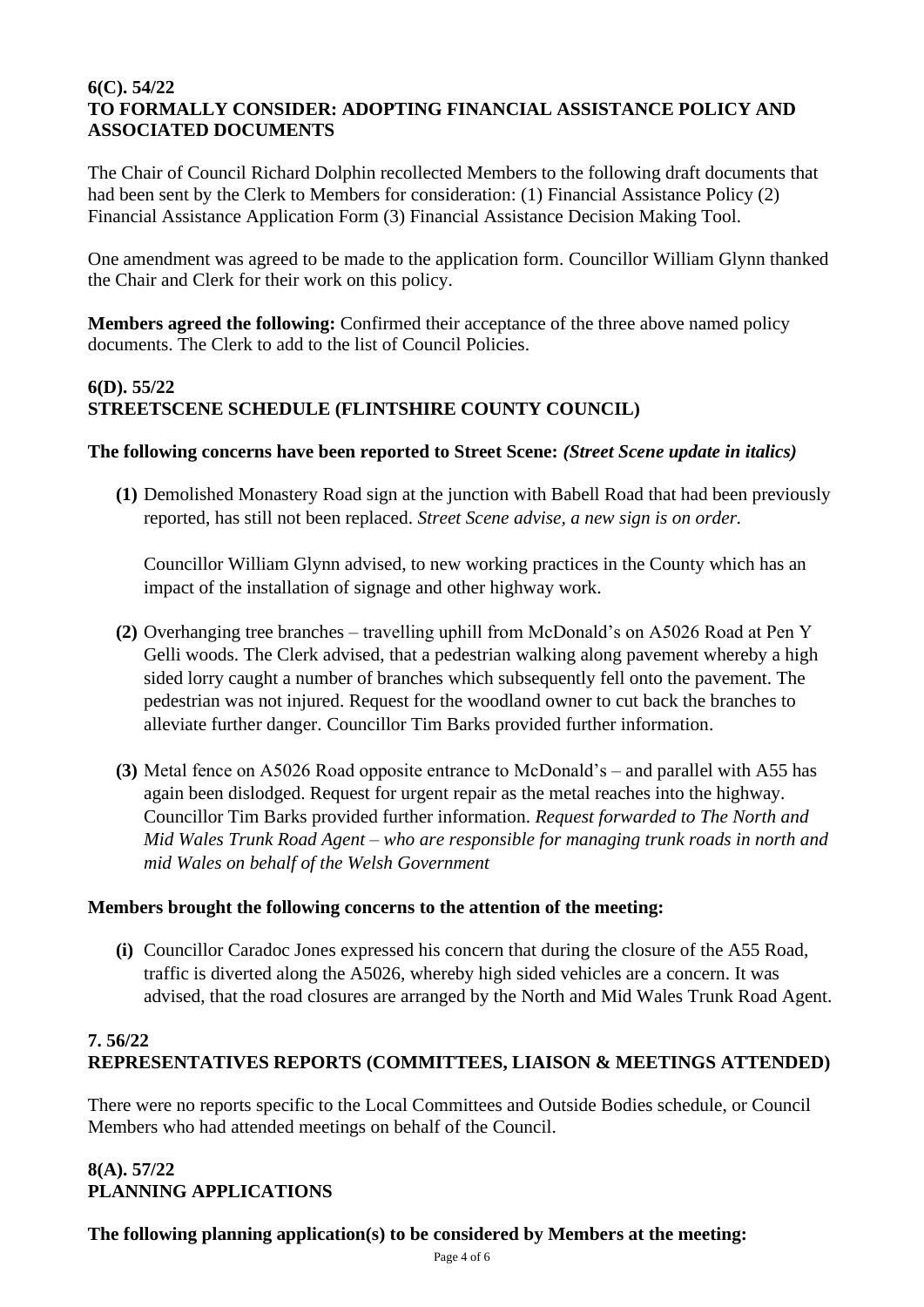• No planning applications received from Flintshire County Planning

The Clerk advised, that the following planning application is included in the Flintshire Planning weekly list, but is not available to peruse on the Planning Portal at the present time.

 $\bullet$  Planning application number: 064118 – for the operation of a dairy vending machine / farm shop and all associated works, at Mynydd Mostyn, Berthengam.

### **8(B). 58/22 PLANNING DECISIONS**

#### **The following planning decisions has been received from Flintshire County Council:**

- **(i)** Application number: 064088 for approval of details reserved by condition no 6 (foul surface water drainage) attached to planning permission reference 055855, at Land to rear of Bryn Mair & Cilan, Gorsedd. Approved.
- **(ii)** Application number: 063645 for replacement garage for vehicles. Proposed hobby workshop and storage to replace existing garage, at The Pines, Monastery Road, Pantasaph. Refused.

## **8(C). 59/22 PLANNING NOTES:**

- **(1)** Notification received from Flintshire County Planning, advising that the following application will be considered by the County Planning Committee: Application number: 063512 – for proposed siting of 49 static holiday caravans and lodges on former golf club practice area, together with supplemental landscaping, at Pennant Park Golf Club, Mertyn Downing Lane, Maes Pennant, Mostyn. (The Clerk recollected to Members, that this Council had objected to the application, due to the proximity to this Council's border). (Reported that the application had been withdrawn).
- **(2)** Notification received from Flintshire County Planning Enforcement, advising that the following planning enforcement investigation between the County and owners of Mynydd Mostyn, Berthengam; the County have closed their enquiry pending the outcome of a valid planning application.

| <b>Cheque</b><br><b>Number</b> | <b>Payee</b>                                                                                                                                | <b>Net</b><br>£ | <b>Vat</b><br>£ | <b>Total</b><br>£ |
|--------------------------------|---------------------------------------------------------------------------------------------------------------------------------------------|-----------------|-----------------|-------------------|
|                                | <b>Direct Debit:</b> Scottish Power (January - Street)<br>Lighting Electricity Account - payment dated<br>18/02/2022)                       | 150.50          | 30.10           | 180.60            |
|                                | <b>Standing Order: R. P. Parry - Clerk to Council</b><br>(Monthly salary & home working allowance for<br>January) Payments dated 01/02/2022 |                 |                 |                   |
|                                | <b>Direct Debit: HSBC Bank charges</b>                                                                                                      | 5.00            |                 | 5.00              |

# **9. 60/22 APPROVAL OF ACCOUNTS FOR PAYMENT**